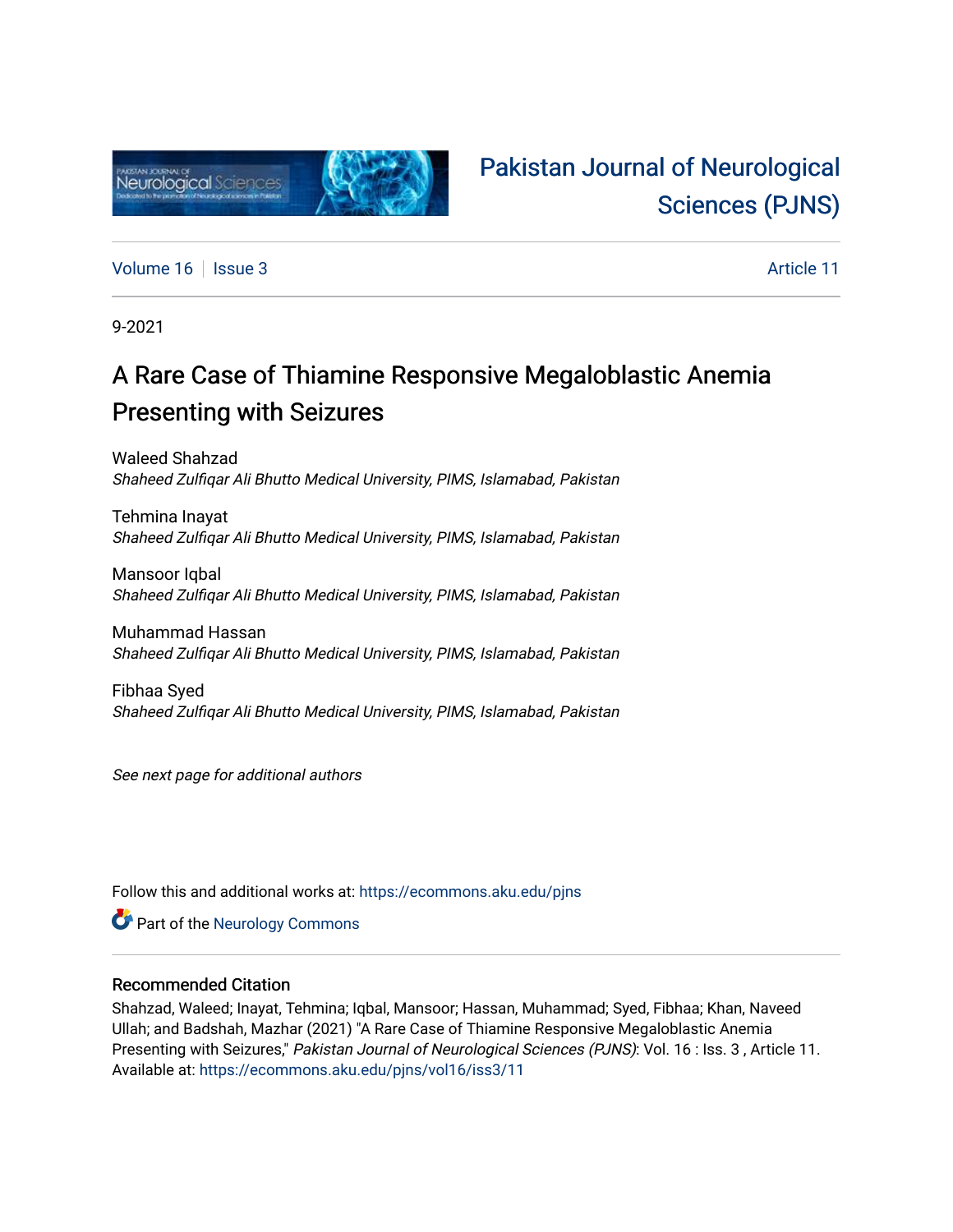### A Rare Case of Thiamine Responsive Megaloblastic Anemia Presenting with Seizures

### Authors

Waleed Shahzad, Tehmina Inayat, Mansoor Iqbal, Muhammad Hassan, Fibhaa Syed, Naveed Ullah Khan, and Mazhar Badshah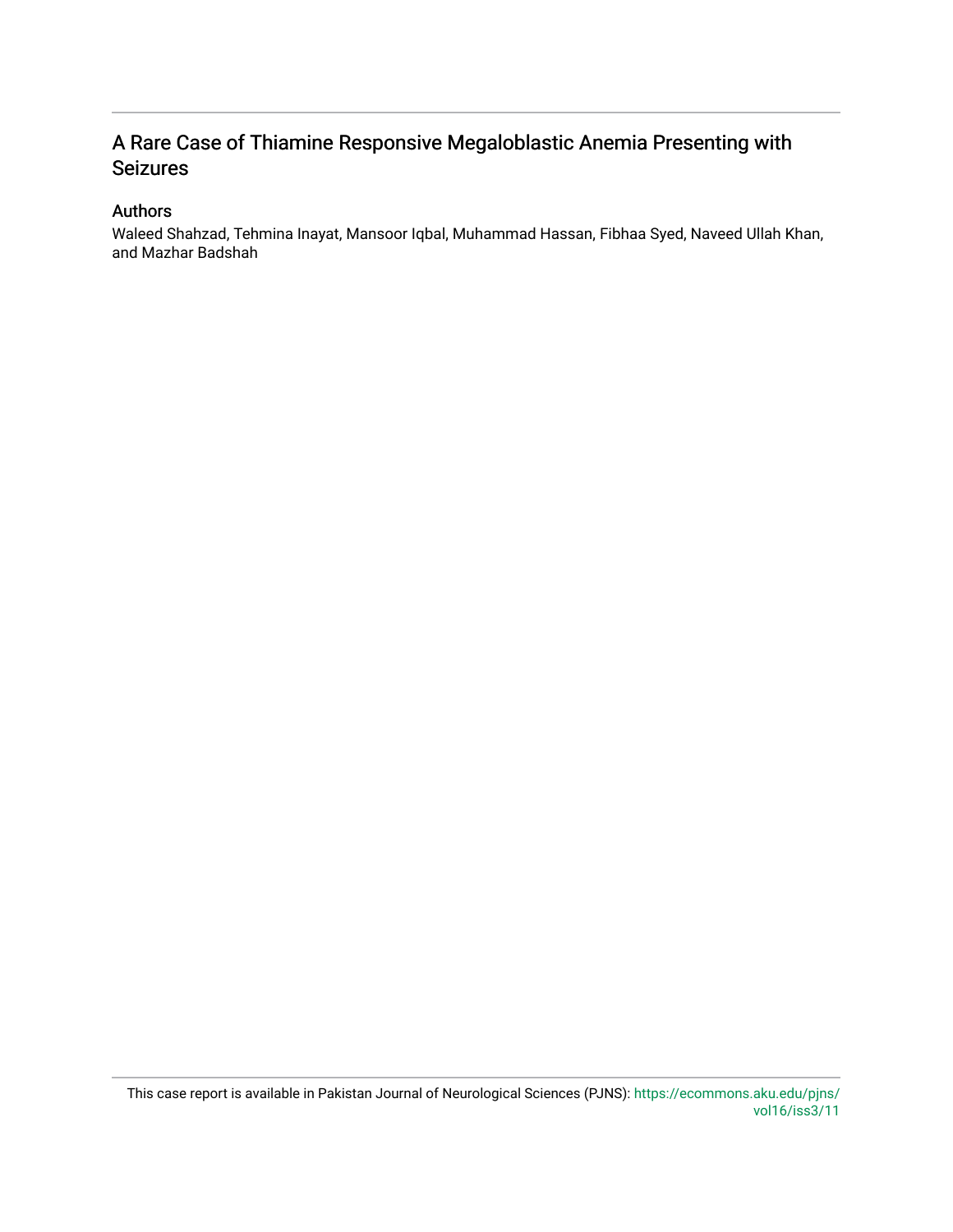# A RARE CASE OF THIAMINE RESPONSIVE MEGALOBLASTIC ANEMIA PRESENTING WITH SEIZURES

Waleed Shahzad<sup>1</sup>, Tehmina Inayat<sup>2</sup>, Mansoor Iqbal<sup>3</sup>, Muhammad Hassan<sup>3</sup>, Fibhaa Syed<sup>4</sup>, Naveed Ullah Khan<sup>5</sup>, Mazhar Badshah<sup>6</sup> *1,3,5,6Department of Neurology, Shaheed Zulqar Ali Bhutto Medical University, PIMS, Islamabad, Pakistan* <sup>2,4</sup>Department of Internal Medicine, Shaheed Zulfigar Ali Bhutto Medical University, PIMS, Islamabad, Pakistan

*Correspondence Author: Dr. Waleed Shahzad , Department of Neurology, Shaheed Zulfiqar Ali Bhutto Medical University, PIMS, Islamabad, Pakistan; valeed@live.com*

*Date of submission; February 12, 2021 Date of revision: June17, 2021 Date of acceptance: June 23, 2021*

#### ABSTRACT:

Thiamine responsive megaloblastic anemia (TRMA) also known as Rogers syndrome is a rare entity inherited as an autosomal recessive disorder. It consists of a pentad of diabetes-mellitus, megaloblastic anemia, thrombocytopenia, leukopenia and sensory-neural hearing loss. The defect occurs due to mutations in SLC19A2 gene resulting in the deficiency of a thiamine transporter proteins which prevents the transport of thiamine in to the cells and tissues. Here we report a 13 year old boy with megaloblastic anemia, sensory-neural deafness and young onset diabetes mellitus who presented with generalized tonic-clonic seizures. Diagnosis was based on clinical features and a rapid response to thiamine replacement with adequate control of seizures. This clinical entity and its association with epilepsy is extremely rare and must be thought of amongst the differentials of megaloblastic anemia and epilepsy. This rare case emphasizes the unique association of TRMA with epilepsy. Early diagnosis and management with thiamine drastically improves anemia, seizure control and blood glucose levels. To the best of our knowledge, it is the first case report of TRMA with epilepsy from Pakistan.

**KEYWORDS:** TRMA, Rogers syndrome, SLC19A2 mutation, Megaloblastic anemia, Epilepsy

#### INTRODUCTION:

In 1969 this rare clinical entity thiamine responsive -megaloblastic-anemia (TRMA) or Rogers syndrome was first penned down by Rogers,et al with clinical triad of megalo-blastic anemia, diabetes-mellitus and sensory-neural hearing-loss showing remarkable response to thiamine supplementation [1]. Its genetic predisposition is due to mutation of SLC19A2 which is used for the high-affinity-thiamine-transporter-1 (h-THTR1), through this route thiamine is delivered to different cells and tissues e.g. ß-cells of pancreas, cochlear-cells, haemopoietic tissues, and retinal-epithelial cells [2]. Due to this deficiency of thiamine-transport system the cells and tissues are unable to utilize thiamine from the diet for their normal functioning thus causing low concentrations of thiamine in the body and eventually cell death. TRMA is a very rare entity with only a few well documented cases worldwide. <a>[3]</a> Thiamine's active form is thiamine-diphosphate which acts as a co-factor for enzymes like pyruvate-dehydrogenase, transketolase and alpha-ketoglutarate all of which contribute in the hexose-monophosphate cycles which generate nicotinamide-adenine-dinucleotide-phosphate for nucleic-acid-synthesis. These enzymes are needed for catabolism of carbohydrates and thiamine is needed for

the production of acetylcholine and gamma-amino-buy ric-acid which act as neuro-transmitters [4]. The onset of TRMA is usually at infancy or childhood. Megaloblastic anemia is usually corrected with life-long use of thiamine at 25-75mg/day rather than recommended daily dosage of thiamine 1.5mg/day; it is important to note that anemia can persist once thiamine is stopped. Sensory-neural deafness is reported to be permanent and does not resolve with thiamine supplementation since h-THTR1 is located on cochlear cells and the mutation results in permanent cochlear neuropathy [5]. Thiamine has been proposed to cause remission of diabetes in such patients with less insulin requirement but some reports have also described keto-acidosis with TRMA due to apoptosis of beta cells of pancreases thus requiring insulin with thiamine to control diabetes [6]. In normal population where no genetic mutation is seen but they have thiamine deficiency due to severe mal-nourishment their clinical features consist of lethargy, easy fatiguability, mild neurological and gastro-intestinal symptoms. Later in life they can suffer from beriberi, peripheral neuropathy, absent position and vibration sense, absent deep-tendon reflexes, muscle cramps, cardiomyopathy and psychological manifestations [7]. It could also be complicated with optic-nerve atrophy,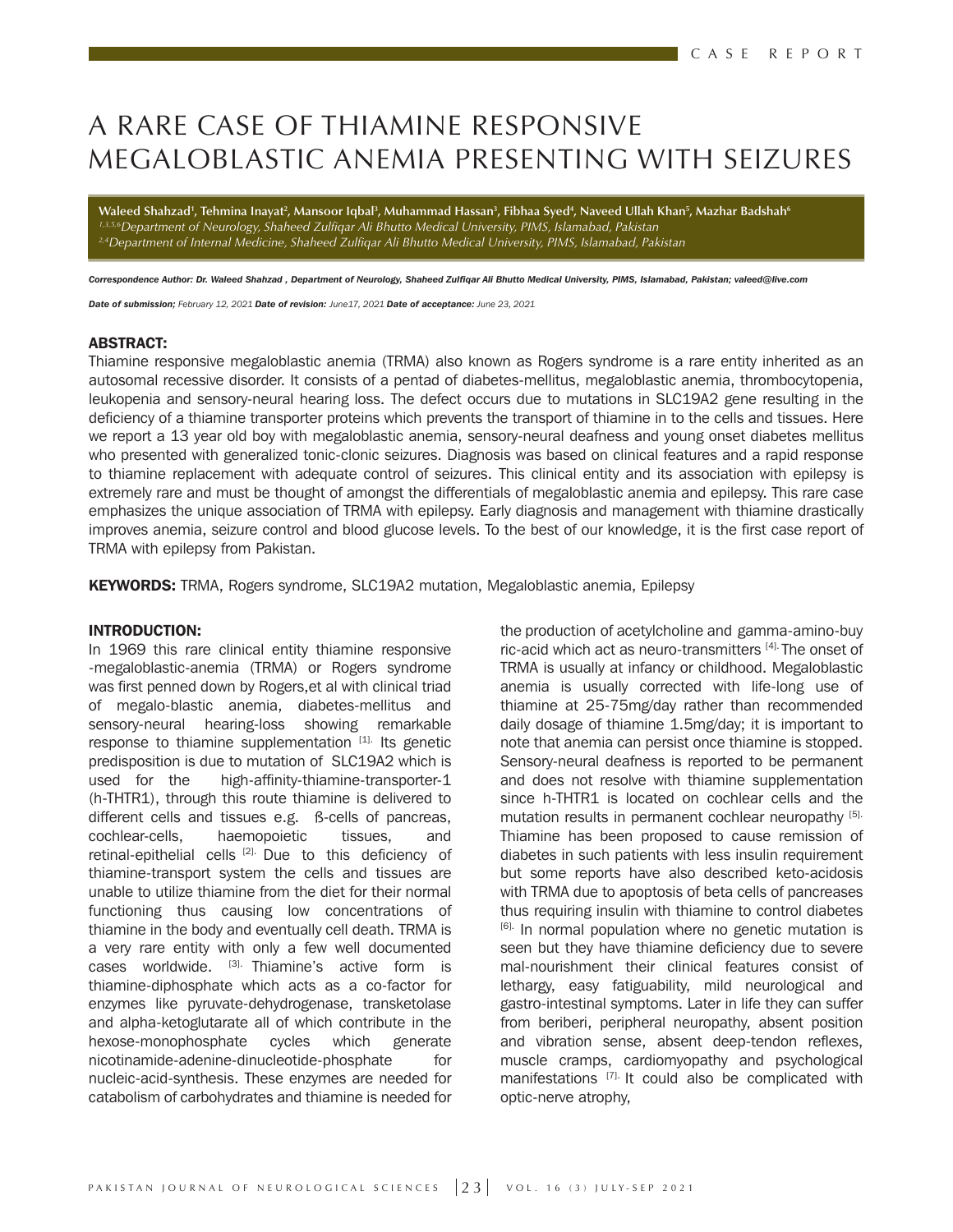ptosis, hoarseness of voice, muscular atrophy, meningismus, ataxia, loss of deep sensations and sometimes coma<sup>[7].</sup> In patients with TRMA due to genetic mutations there is decreased production of nucleic-acids thus causing molecular and biochemical disturbances leading to cell arrest and apoptosis inside bone marrow thus depicting manifestations of TRMA.

Other associated manifestations of TRMA include myelodysplasia, congenital heart defects (patent ductus arteriosus), arrhythmias, ischemic stroke and retinal abnormalities e.g. retinitis pigmentosa, cone-rod dystrophy and optic atrophy etc<sup>[8]</sup>. We report a rare case of a 13 year old boy who presented with seizures and was later diagnosed to have TRMA. Seizures with TRMA are rare and an unusual manifestation of Rogers syndrome. To our knowledge this is the first case of TRMA with epilepsy from Pakistan.

#### CASE PRESENTATION:

A 13 year old boy came to Neurology out patient department with history of loss of consciousness succeeded by frothing from mouth, abnormal jerking of the body and sphincter incontinence for the past 6 months. Initially he was taken to a local spiritual healer by his parents but no improvement was seen in his symptoms, then he was taken to a Pediatrician who eventually referred him to us for the evaluation of seizures. Upon inquiring his mother, they had a single child with a consanguineous marriage. He was born at a local dispensary through normal vaginal delivery with normal cry at birth. Being a new born, he was noted to have lethargy, generalized weakness and extreme pallor for which frequent help was sought. At that time based on his blood peripheral film and bone marrow biopsy he was diagnosed to have megaloblastic anemia and received his first blood transfusion at the age of 12 months. Since then he would require monthly blood transfusions with red cell concentrates. At the age of 2.5 years his parents noted hearing impairment and lack of attention when confronted, medical help was sought and he was diagnosed to have a sensory-neural deafness. Therefore, he received his early education at a special children school. At the age of 13 years, he started having episodes of loss of consciousness with post-ictal confusion and sphincter disturbance. On general physical examination he had normal vital signs. He looked extremely weak and pale but no cyanosis, jaundice, clubbing, leukonychia or koilonychias was seen. His height and weight was well below third percentile and his body mass index was 16.2 signifying being underweight. Tuning fork test showed a bilateral sensory-neural deafness while all other systemic examination showed no abnormality. During further

inquiring his father provided with a lead that one of his son's paternal-cousins had the same disease. Therefore, considering his past history and examination we put TRMA as the top clinical differential and investigated him. Upon investigations his blood picture showed a hemoglobin of 9g/dl (normal range: 14-18), blood indices showed mean-corpuscular-volume MCV was 106 fl (normal range:82-90), mean-corpuscular hemoglobin was 34.3 pg(normalrange:27-32) ,mean-corpuscular-hemoglobin concentration was 32.5g/dl (normal range:32-36). White blood cells were 9x109/L and platelet count 394x109/L. Erythrocyte-sedimentation rate was 11mm/1st hour. Peripheral blood film showed macrocytosis with hyper segmented neutrophils. Serum ferritin was 380 ng /ml (normal range:10-308 ng/ml), Total ironbinding-capacity was 42.2 umol/L (normal range:42.96-80.55 umol/L), serum iron was 161 ug/dL (normal range:30-159), reticulocyte count showed 0.6% retics and hemoglobin electrophoresis showed no abnormality. Serum Vitamin B12 levels were 550 pg./ mL (normal range: 221-920) while serum folate levels were 18 ng/ mL (normal range: 4-17). Bone marrow aspiration with trephine biopsy showed normo-cellular bone marrow with megaloblastic changes (Figure A). Osmotic fragility showed no abnormality and Coomb's direct and indirect test was negative. Fasting blood glucose levels were 230 mg/dL while hemoglobin A1c was 11%. Liver and renal functions were normal. Serum levels of Vitamin-D, calcium and thyroid profile was normal. Hepatitis B and C serologies were negative. Arterial blood gases showed no abnormality and urinary/serum ketones showed no evidence of keto-acidosis. Fundoscopy and slit lamp examination showed no retinal abnormality. Electrocardiogram and echocardiogram showed no valvular abnormality with sinus rhythm. Ultrasound abdomen showed no organomegaly or ascites. Chest Xray was unremarkable. maging of the brain (MRI brain) was done which showed no acute or chronic pathology while electroencephalogram (EEG) hyper-ventilation induced generalized spike burst 1-2 sec with normal background rhythm (Figure B).On the basis of significant history, clinical examination and laboratory findings he was diagnosed to have Rogers syndrome/TRMA. Oral thiamine supplementation was started at 250 mg daily with multi-vitamin supplementation. Insulin was started at 0.7units/kg subcutaneously. For seizures he was started on carbamazepine 200mg twice daily. After four weeks of follow up he remained seizure free on carbamazepine, hemoglobin level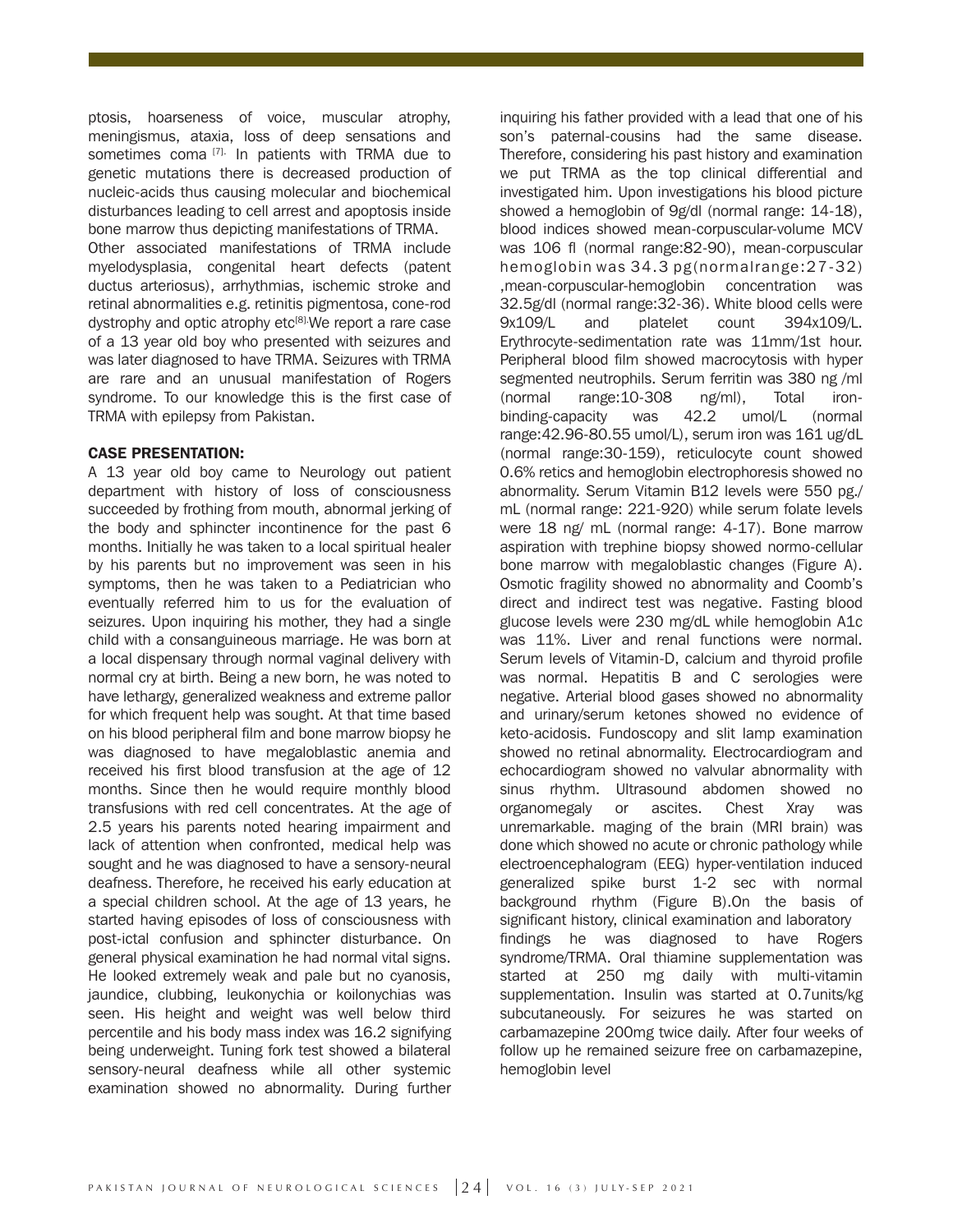increase from 9 to 12g/dl while MCV dropped from 105 to 99 fl. After 12 months of follow up his hemoglobin levels remained static at 12g/dl with no transfusions. His weight and height reached third centile for his age. HbA1c levels dropped from 12 to 8.5%. Patient's insulin dose was reduced and continued with carbamazepine 200mg twice daily, thiamine 100mg daily, multi-vitamins and dietary/life style modifications were explained to family regarding his diabetes. Unfortunately, there was no improvement in his hearing for which he was referred to ENT specialist for cochlear implants.



**Figure A:** Normo-cellular bone marrow with megaloblastic erythropoiesis



Figure B: Hyper-ventilation induced generalized spike and wave discharges with normal background rhythm.

#### DISCUSSION:

Rogers syndrome or TRMA is an autosomal recessive disorder with clinical constellation of sensory-neural deafness, megalo-blastic anemia and diabetes mellitus. It occurs due to mutation of SLC19A2 gene which is responsible for the high-affinity-thiamine-transporter-1 (h-THTR1) used for transporting thiamine to tissues  $[9]$ . Our 13 year old patient had persistent anemia since early life with deafness and required blood transfusions due to megaloblastic picture with normal B12/folate levels. In TRMA megaloblastic anemia must be differentiated from other common causes like B12/folate deficiency and some rare causes like orotic-aciduria. Orotic-aciduria causes megaloblastic anemia due to deficient pyrimidine synthesis leading to reduced lipid co-factors required for red cell membrane synthesis; it also shows mental retardation, growth-failure and raised urinary orotic acid [10]. Other differential diagnosis with similar phenotype include DIDMOAD syndrome (diabetes-insipidus, diabetes-mellitus, optic-atrophy, and deafness) showing diabetes insipidus a clue to diagnosis without anemia; Kearns Sayre syndrome has chronic progressive external ophthalmoplegia with retinopathy and deafness and Pearson syndrome has persistent sideroblastic pancreatic insufficiency and pancytopenia both classifying as mitochondrial disorders which don't exhibit megaloblastic anemia, bone marrow biopsy is normal and do not show response to thiamine therapy. The pattern of mitochondrial disorders is maternal while TRMA is autosomal recessive. In our patient bone marrow showed a normo-cellular picture with megaloblastic changes in erythropoiesis but TRMA can be confused with myelodysplasia of pre malignancy [11]. Our patient was started on daily thiamine supplementation of 250mg daily which was the only high dose formulation available. His hemoglobin levels improved drastically over a period of four weeks. Although in our case anemia showed response to thiamine supplementation but the macrocytosis did not revert indicating that the red cells maintain their macrocytic ability due to permanent erythropoietic aberration and anemia can recur once thiamine is stopped. Diabetes in this disease is non-autoimmune type and may start as type 2 and then gradually progress to insulin-dependency due to insulin deficiency secondary to dysfunction of islet cells [12]. TRMA patients show normal insulin secretion to glucose intake and have normal C-peptide-secretions. Such patients respond to thiamine supplementation thus reducing the dose of insulin but most patients require insulin for life time after puberty [12]. Diabetic keto acidosis could be the very first presentation of such patients or once thiamine therapy is stopped [12]. Thiamine shows a remarkable response to disturbed hematological parameters with improvement in diabetic control but deafness is permanent with no response to thiamine treatment however some studies suggest that early diagnosis and treatment could partially reverse sensory-neural deafness in humans [13]. Our patient's HbA1c dropped from 12 to 8.5% after 12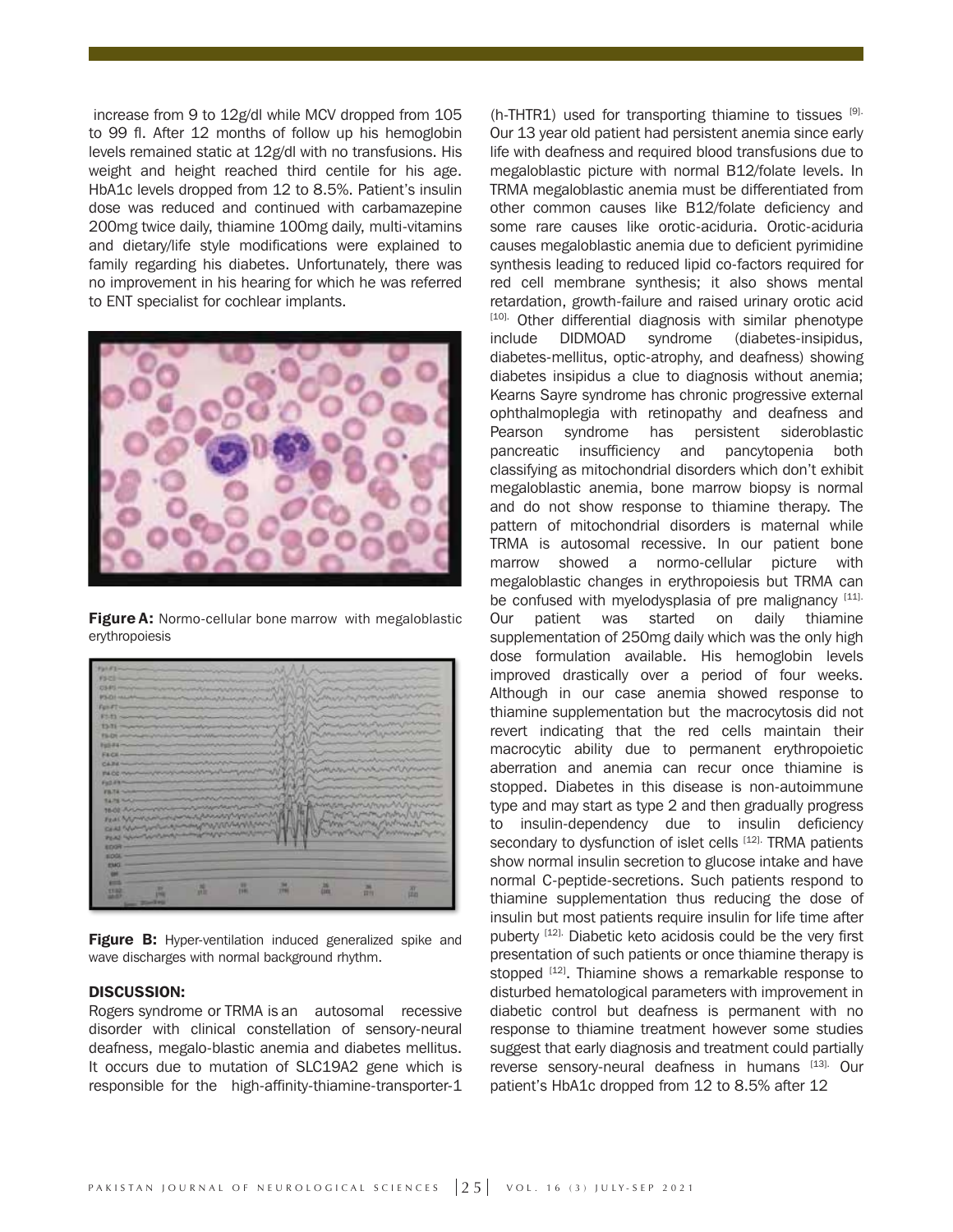months of thiamine therapy with decline in insulin dose which is remarkable improvement in glycemic control. Insulin dependence could be due to high insulin requirement during puberty and late diagnosis thus late thiamine initiation which did not reverse his glycemic indices to normal. Our patient started experiencing seizures and showed reduction in seizure frequency with carbamazepine thus was diagnosed TRMA with epilepsy because his seizures were not hypo-glycemic or metabolic. They represent an un-usual manifestation of this disease. Treatment of TRMA is life long thiamine therapy at 25-75mg/day. Patients should be followed up to see compliance to oral thiamine as well as to see disease progression with yearly blood counts, retic count, glucose intolerance tests, urine analysis, hearing, cardiac and ophthalmological evaluations [14].

CONCLUSION: Rogers syndrome must be thought of amongst the differentials of megaloblastic anemia, diabetes and hearing loss just like our patient who was suspected on clinical acumen including laboratory tests, thiamine responsive anemia and decrease in HbA1c with reduction in insulin dose signifies the effects of thiamine on glycemic control. Deafness showed no response while epilepsy showed partial response to thiamine and complete response to anti-epileptic drugs. Based on clinical diagnosis thiamine should be given prophylactically in all such patients presenting with clinical triads and non-availability of genetic analysis. Thiamine has an economical price and response can easily be observed after its initiation. This clinical entity and its association with epilepsy is extremely rare and must be thought of amongst the differentials of megaloblastic anemia and epilepsy specially in countries like Pakistan where there is a high background of consanguinity.